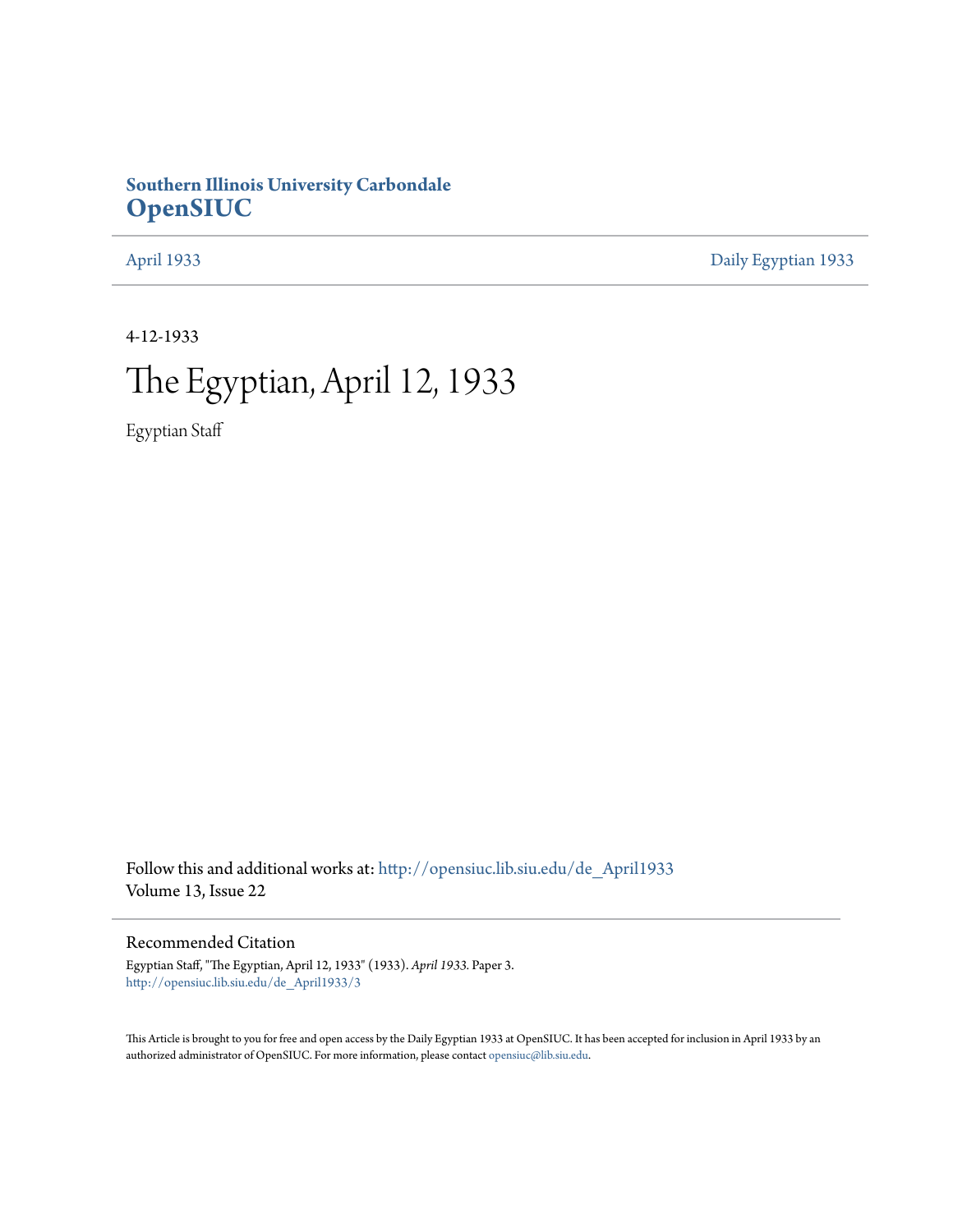

## **SOCRATIC SOCIETY PLANS TO PRESENT CLASSIC BY JEROME**

MODERN MORALITY PLAY TAKES PLACE OF **FANTASY** 

Although the Socratic Society had received permission from the Samuel B. French production company present, June 1, Cassella's "Death Takes a Holiday," royalties for the play would have been \$100, a sum which the organization felt it could not afford. Accordingly the committee decided to present Jerome K. Jerome's "Passing of the Third Floor Back," the second choice of the group as the annual spring entertainment.

'Passing of the Third Floor Back" is usually considered a morality play. While it is allegorical and deep, still there are numerous spots of coinedy relief. One setting-the interior of a Bloomsbury lodging house-is the scene of the action for the three acts of the play. Jerome's classic contains<br>many roles that call for experienced acting, but Miss Julia Jonah, dramatic coach, feels that the talent in the or ganization will do justice to the play.

"Passing of the Third Floor Back" has a cast of six men and six women At the Socratic meeting tonight<br>Rhoda Mae Baker will present a review of the play.

#### Zetets Present "The Swan"

On May 31 the Zetetic Society will present "The Swan" by Ferenc Molnar as its annual spring entertainment. This play, a sophisticated com-Text of court life, was first produced<br>in America in 1923 with a large number of stage celebrities in the cast. Eva le Gallienne, who played the part of the Swan, Alison Skipworth, Philip Merivale, and Basil Rathbone were included in the cast.

Try-outs for the Zetetic play will be held Monday, April 17 at four o'clock in the Zetetic hall. On the

#### $(Continued on page 6)$ **Miss Denny Hears** From "Hygeia" About Papers Presented

Miss Florence Denny recently received a letter from Dr. J. Mace And- The speaker, who is the district manress, editor of the "Hygeia" publica- ager of the Metropolitan Life Insurtion regarding the papers on health ance Company, devoted most of his subjects submitted last term by Health Education Students. About matters. forty papers were written on various phases of child health problems. Dr. Andress said in his letter, "I believe I shall be able to use four or five of them in the September Hygeia with an editorial introduction. This recognition should prove quite a stimulus to the compiling of papers in the Health Education course.

Profess or James B. Shaw, a member of the University of Illinois faculty, will retire next September after having taught for fifty-one years without a real vacation.

### **Gosciniak Writes** of Change Made in Zetetic Constitution

By MARY GOSCINIAK (Prize News Story in Mu Tau Pi Contest

Last Wednesday night the Zetetic Literary Society adopted a new liberal constitution by a unanimous vote of the members in attendance. The liberal nature of the constitution is epitomized in thre changes, namely: the creation of a new office under the title of Business Manager, the power of the faculty advisor to become an active member, and the abandonment of strict adherence to

parliamentary law. The constitution of 1928, which contained a great many archaic and defining clauses was used only as a guide for the new constitution. Such restrictions, as the enumeration of officers' duties and specification of dues are delineated in the By-Laws as two girls received the awards this of the revised constitution. This per-year, two boys, Billy Tucker and Venmits the body of the constitution in the brink, took the honors last year.

the text in the body of the constitu-



Marc Green, who has been a popular actor on the campus for over three years, will sing the role of Sir Joseph Porter in "All at Sea."

#### Mr. J. D. Dill Speaks at C. of C. Program

Mr. J. D. Dill of Carbondale, member of the Normal School Board, was the principal speaker of the Chamber Commerce program held last of Thursday evening in the Socratic hall. talk to a consideration of economic

The program included a number of songs by the Belmont quartet. Mr. Ralph Hamilton of Carbondale entertained the audience with a reel of talking pictures.

#### STUDENT LOAN FUND

All women intereesed in the A. A. U. W. scholarship loan should make application before May 1. Obtain blanks from Miss Barbour. See news article.

### LELIA LEWIS, MARY **GOSCINIAK WIN MU TAU PI CONTEST** MARJORIE BROWN AND GLENN

MILLER RECEIVE HONOR-ABLE MENTION

#### Acting as judges in their second annual journalistic contest, the members of Mu Tau Pi awarded Lelia Lewis first place in the editorial competition, and Mary Gosciniak first place in the news story competition. Each of them will receive a prize of two dollars and a half. Their prizewinnin garticles are appearing in this edition of the paper, along with an editorial by Marjorie Brown and a news feature by Glenn Miller, beth of whom achieved honorable mertion in the contest.

It i sinteresting to note that, wheremits the boay of the concerned Both of the girls are well now in the proper greater elasticity and greater the campus, especially for their schol-Notwithstanding the elasticity of arship. Miss Lewis has received the A. A. U. W. scholarship loan for this year. Miss Gosciniak is an active member of Strut and Fret and of the etetic Society.

Since the purpose of the contest wa sto stimulate a more general i. terest in journalism on the campus, no one who was a member of the EGYPTIAN staff or of Mu Tau Pi was allowed to c mpete. From the point of the number of entries, therefore, the contest was highly success ful, for fifteen articles were contrib uted. It is hoped that these contestants and that other students as well will continue to submit stories for publication.

## A.A.U.W. to Consider Loan Applicants at

The local branch of the American Association of University Women will consider applicants for next year's scholarship loan at their meeting the of the History department here and first week of May. Only women are eligible, and preference is given to aha, Omaha, Nebraska and head of juniors of good standing in scholarship. Applicants are asked to obtain there, visited friends on the Southern blanks from Miss Frances Barbour, head of the fund committee, and fill them out before May 1.

The amount of the loan is fifty dollars a term. Heretofore this was to have been naid without interest within a reasonable length of time. A change has been made, however, regarding repayments of future loans. If the money is paid back within the first year after college, no interest is required; if within the second, three per cent, and if within the third or any following year, six per cent.

For the past year the Association was fortunate in being able to make loans to two girls, Lucille Schlesinger and Annie Lewis, both sophomores in the two-year course. Both girls rank high in scholarship.

In the past obligations have been Midland Hills Country Club.

### **High School Band** Contest to be Held on **Campus this Week End**

Under the auspices of the State and National Band Associations bands from more than fifteen high schools and junior high schols will meet on the campus next Friday and Satur-lay in a district contest. At least six hundred instrumentalists will take part in the concerts. Mr. approximation is a series o'clock Calhoun of the Carbondale Community High School reported, for eight districts of the Southern Illinoissouth-division will be represented. Winners of the contect will go to Urbana, to compete in the all-state tournament held later in the spring.

According to the present program the affair will begin Fridey afternoon when competition in solo events and ensembles, that is, quartets and sextets, will be conducted. These performances will continue through the evening, and there is no admission charge to either of the sessions.

Saturday at ten o'clock the bands will play downtown. Coming out to the Shryock Auditorium at one-thirty they will open the contest for indi-



Louise Southall, famed for her comic roles in plays, will play Little Buttercup in the "Gilbert and Sullivan Dream<sup>6</sup> tomorrow night

#### Monthly Meet Dr. E. A. Holt Visits Friends on Campus Preliminaries in Sub-

Dr. Edgar Allen Holt former head now Dean of the University of Omdepartment of Social Science the campus Monday and Tuesday.

Dr. Holt resigned his position here in 1931 to accept the offer from the western university. He was succeeded by Dr. Richard L. Beyer who has been the head of the History department since Dr. Holt's resignation.

making more widespread announce- line Eddleman, Pinckneyville. ments in order to reach all the students and secure more competition.

#### PLANS MADE FOR PAN-HELLENIC PROM SATURDAY Byrne, Du Quoin.

According to an announcement James Harper, Du Quoin. from a committee of the Pan-Hellenic organization, the cannual Pan-Hel Anna Durham, Du Quoin,<br>dance will be held Saturday night at Vocal solo: First, W

## 'ALL AT SEA' TO **BE PRESENTED TOMORROW NIGHT**

#### COSTUMES FOR WOMEN MADE BY DEAN WOODY AND HER DESIGN CLASS

Assisting in the production of the aperetta, "All at Sea," to be present-Dean Lucy K. Woody and the members of her costume design class have completely outfitted the of the cast. No details girls of the costuming have been given, but the roles, particularly of the fairies, and the pirates would indicate color in dress, and certainly the effect against the neutral background should be spectacular. Costumes fo. the principal and sailors of the male cast are being rented from Hooker-Howe, Haverhil', Massachusetts, the company that supplied the<br>outfits for the cast of "Martha" last vear.

At the beginning of this week tickets for the operetta were put on sale. According to Mrs. Julia Chastaine .<br>who is managing the sale, the usurl rate of one free ticket for every ten sold will be allowed. The admission charge is twenty-five cents, and there are no reserved seats.

Because several changes have been made in the cast since publication in this paper several weeks ago, the EGYPTIAN is including it again.

Cast of "All at Sea"

Captain Corcoran, Carl Kiefer; Sir Joseph Porter. Marc Green; Ralph Rackstraw, Stanley Bagley; Midshipmate, Deward Wallis; The Pirate King, Karl Freivagel; Frederick, Bernard Minton; Police Sergeant. Harold Graves; Grosvenor, Will Adams; Strephon, Halleck Webb; Lord Chancellor, Allen Graves; Mikado of

 $\overline{(Continued on Page 6)}$ 

### **District Intellectuals Held Here Saturday**

The sub-district intellectual preliminaries for the Southern Illinois high school division were held in the Chemistry building on this campus last Saturday morning. The winners of the preliminaries, all representative of schools from nearby towns, will go to the finals to be held April 21 and 22. The results of last Saturday's contests are as follows:

Dramatic declamation: First, Merfew. This year the organization is tice Hood, Mound City; second, Char-

Humorous declamation: First, Lois Keith, Pinckneyville; second, Mary Belle Allen, Du Quoin.

Original oratory: First, Janice Oratorical declamation: First.

Extemporaneoous speaking: First,

Vocal solo: First, William Lutz, 'Mound City.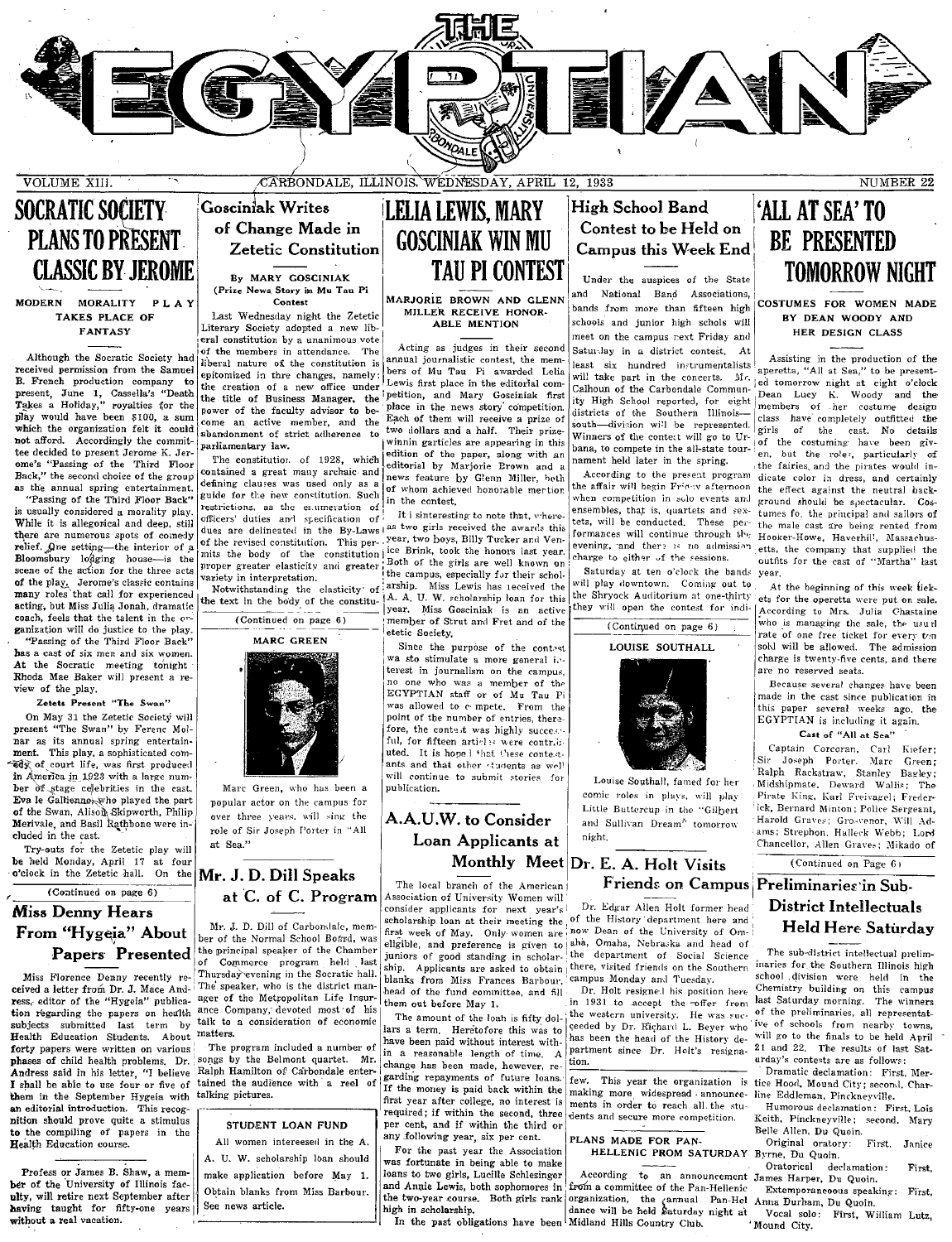#### Curtis Presents Survey of Conditions of Packcah, Schools By EDWARD CURTIS

This is the third of a series of problems worked out in Principles of Secondary Education under the direction of Dr. Thalman. The research involved the studying of secondary scchool curriculum from the standpoint of meeting economic and social needs of a community. It was carried out in the schools of Paducah, Kentucky by Edward Curtis. The first step involved in carrying out a problem of this type was to examine rather closely the economic and 80 cical conditions of the community. Next we examined the curriculum of the Secondary schools in an effort to<br>determine how far social and ecodetermine how far social and eco-<br>nomic conditions effected the curri-<br>ball nine has been practicing for the nomic conditions effects effected the CULT last the CULT conditions of schools examined, junior  $\begin{vmatrix} 1 & 0 & 0 \\ 0 & 1 & 0 \end{vmatrix}$  as the sense of the set of the set of the set of the set of the set of the set of the I set o tems of schools examined, junior on the "pea patch" field south of the<br>high schools and senior high schools, cannius. Cannon Stermant, assisted high schools and senior high schools, campus. Cannon Storment, assisted<br>was found that social demands and  $\vert_{\text{av}}$  Frank Sectional act as coach for was found that social demands and by Frank Scott, will act as coach for economic demands were met at the  $\frac{1}{10}$  the team. Both are former foothall

junior high school course of study.  $|$ from their appearance it appears that In this examination there were some  $|$  Coach Storment has some good marather strinking points on curriculum terial. The first game for the Car-<br>revealed which are listed briefly as bondale bovs will be against Tamms. revealed which are listed briefly as  $\begin{bmatrix} \text{bondale boys} \\ \text{bondale boys} \end{bmatrix}$  be against Tamms, follows:

(1) Recent introduction of elective subjects.

rieulum today. This examination re-<br>the left the introduction of elect. the pupils in regard to the subject The A. A. U. W. met last week at part for white. These are more nuvealed that the introduction of elect- the pupils in regard to the sabyety. The A. A. C. W. met last week at the home of Dr. Delia Caldwell. Miss

The next examination was made in Monday, April 3. The speaker gave Margiave motored to Pana, Illinois cool blood. Pork liver on the diet for the second blood. The second blood in the distribution of the second blood. The The most important influence of eco-<br>
nomic condition upon the echoois his speech Mr. Edmondson included mett is principal of the Pana High<br>
wa: demonstrated by the connectral a brief history of ariation, the types school {'our-~'''' Off~'l'f.'d in tho high ;.:('hool a hri,·f l,i~t().:, of' : .. :atl(1 I, tlw t:YTP., ;"C'hoo1. GREENLEE MARRY IN four-contribution. It was found that a very grap and the row in the total of the theory of the state of the very controlled of the very controlled of the very controlled of the meeting of the Y. M. C. A. Army sections of t large and extensive commercial de-<br>partment was maintained. This was both peace and war times. After he Mrs. J. M. Marberry were judges at : On March 25 Miss Ruth Allen of elected president of the organization easily explained because a large num- had finished his information, Lieuten- an Intellectual meet in Ridgway last<br>ber of high school students upon ant Edmondson answered questions <sub>i</sub> Friday. inations of the curriculum showed of individual- differences was given. Miss May S. Hawkins entertained the Mound City where the couple will week, much enthusiasm was shown by<br>other modern courses now being in-careful atte  $\frac{1}{2}$  of the carrier of  $\frac{1}{2}$  a large crowd of sixty-seven members of  $\frac{1}{2}$  a large crowd of sixty-seven members a large crowd of sixty-seven members a large crowd of sixty-seven members a large crowd of sixty troduced in the high schools of today, entering the junior men school is give-illusted. Dr. Steagall gave a very and former graduate of S. I. T. C., and imaginative "trip around the week" around the week and it is ally int For boys, Guidance Course for girls, in the proper class according to his Stages."<br>
and Orientation courses are some of intelligence quotient.<br>
the most modern attempts made by Public schools, also demonstrated Mrs. Doroth and Orientation courses are some of intelligence quotient.<br>
the most modern attempts made by Public schools, also demonstrated Mrs. Dorothy M. Muzzey suffered resolution<br>
may help schools of president Shryock and Mr. Edwar

junior high school. This examination revealed the fact that the junior high study and the various other activities social and occupational demands and social and the Saturday Evening Post and the Saturday Evening Post and schools are the most modern and up of



Jane Rose Whitley will become the "Fairy Queen" and rescues the entire crew of the good ship Pinafore from the terrible Pirates of Penzance in the operetta, All at Sea.

#### High School Notes

economic demands were met at the team. Both are former football:<br>sections. hools.<br>The next step was to examine the boys have reported for workouts, and The next step was to examine the boys have reported for workouts, and junior high school course of study.  $\frac{1}{2}$  from their appearance it appears that Coach Storment has some good ma-Illinois, April 8.

ive subjects.<br>
(2) Recent introduction of nature  $\frac{1}{\sqrt{2}}$ , subtent in the classes of the United Some had their "Martha" and "Outward Bount" and their "Martha" and their "Martha" and their "Martha" and "Outward Bound" <sup>tudy</sup>.<br>(3) Recent introduction of higher in the use of our penants. These are His Imperial Highness, the Mikmaterial in rotation of material by the use of oral reports. These arc Is imperial riguites, in the Macaroni, potatoes, corn, or other Court. From all reports, the renova-<br>These last time points are of Euro-contain the out individual assignments. The reports and  $\begin{bmatrix} 0 & 0 & 0 & 0 \end{bmatrix}$  and  $\begin{bmatrix} 0 & 0 & 0 & 0 \end{bmatrix}$  are not contained to the months of time including to the reports. The reports I all the contained the months will are indicate pean origin and are the most recent contain the outstanding points from the most recent the most referred of refined. Sub- were particularly impressive.

enather in about six humbred students remant of the U.S. Reserve Air Corps bor, Maine, who will visit here.<br>
the restrict of the fifth hour civics seals and the students of the diality of the diality of the diality of<br>
Sen of planes that me row in use in the

al education. and are recogninzing the importance not was forced to miss school. The importance in the importance in the importance in the importance in the importance in the importance in the importance in the importance Further examination revealed only of meeting the requirements of Miss Lulu Roach motored to Chi and Miss Marjorie M. Shank had as her between Du Quoin affirmative and courses offered in Occupations, Jun- college entrance b Junior High Curriculum community. Since only 260 of the Mr. Frank E. Galbraith, superin- Dorothy Corey of Berwyn, Illinois, at Physical Education was found to 1000 who enter the first grade ever  $\frac{M}{1 \text{ width of}}$  of Chicago. to date in curriculum changes of all becoming able to orientate himself appreciate properly leisure time,

### of Talks on Makeup for **|** Strut and Fret Meeting

Mr. Robert D. Faner's series of talks on makeup began at the last meeting of Strut and Fret with a lecture on the history of makeup. He demónstrated a juvenile male makeusing as his subject, Joe Finley. up, Charlotte Fraley was then made up as a Japanese girl, with special emphasis being placed on the "Japanese eye."

There will be no meeting of Strut and Fret this week on account of the operetta which is to be given tomorrow night. However, at the meeting to be held on Thursday, April 27 Mr. Faner will continue his talks with a discussion and demonstration of character makeup.

HAROLD BAILEY



Harold Bailey, a graduate student who has gair.ed repute as<br>an actor and a vocalist in

ince subjects in the junior high schools<br>of Paducah had taken place in the junior high schools<br>of Paducah had taken place in the last<br>of Paducah had taken place in the last<br>of Paducah had taken place in the last<br>of the Jun

Comparison High School dents of the fifth hour civics class. Miss Julia Journ and Mr. Wendell puddings, etc.<br>The next examination was made in Monday, April 3. The speaken gave Margrave motored to Pana, Illinois ... ... 1se Monday, April 3. The speaker gave  $\frac{N_{\text{Hilq}}}{N_{\text{Hilq}}}$  are motored to Pana, Illinois  $\frac{N_{\text{Hilq}}}{N_{\text{Hilq}}}$  good blood. Pork liver can be house. The formation related to the daily less.  $\frac{N_{\text{Hilq}}}{N_{\text{Hilq}}}$  for ment of about five hundred students. On of the class, as they were study- there they were the guests of Mr. and <sup>for ten</sup> cents a pound or less."<br>The most impurish influence of each ing aviation in the United States. In Mr

#### Mr. Faner Begins Series Mrs. Barnes Advises **Students How to Keep** Well Fed on Low Cost

In place of the regular weekly suggestions of the menus offered by Mrs. E. D. Barnes of the Household Arts department, this week Mrs. Barnes has arranged to inform students just how they can be well fed at a low cost.

"The factor of the cost in the selection of foods by the students preparing their own meals is very vital. Among inexpensive foods there are some of much more nutritive value than others. It is hoped that these will prove practical in helping students be properly fed at a small cost.

"1. You need at least one pint of milk daily, preferably whole milk. Skimmed milk is cheaper and can be substituted if butter is used instead of oleomargarine. Buttermilk may be substituted in part. Some of this milk may be used in cooking.

"2. Have one raw fruit each day, as apples, oranges, or bananas. Canned or fresh tomatoes may be substituted. Prunes are a good fruit and low in cost.

potatoes. If possible, one of these should be raw, ex. cabbage, lettuce, marked: "Unless I'd seen the Speakcarrots, celery. Cabbage is cheapest and is as available.

"4. Substitute eggs or cheese for (2) Recent introduction of nature subsets.<br>
(2) Recent introduction of nature subject match and their study.<br>
(3) Recent introduction of higher subject match and their study.<br>
(3) Recent introduction of higher subject matc

pean origin and are the move focus the lesson, thus fulfilling the purpose  $\text{Facuity News}$  breakfast instead of refined. Sub- were particularly impressive.

forts to obtain necessary funds for express a Reflector." Assistant host food. Salads, escalloped dishes, hash,<br>the annual Junior-Senior banquet, esses were Mrs. Fuller Combs, Miss stows, and souns are excellent wave, by M dent was maintained, and the "fast" the annual Junior-Senior bunquet, esses were Mrs. Fuller Combs, Miss stemmed and soups are excellent was holy Miss Esther Power will be featur-<br>or "bright" settion was allowed to have a or "bright" section was allowed to The class plans to have a doughnut Sara S. Baker, and Miss Thelma L. In soup making use excellent ways.<br>Carry more elective work, thus enrich-sale April 8. Previously the juniors Kellogg. carry more elective work, thus enrich-<br>ing their curriculum. During one were successful in conducting this, Reliogg.<br>Legal application of meat have been cooked. erally something this talk. Margaret Wiswell will play ",('hool '.{'Hl' the principal :,tated thart wt'l'e :,ut'C'essful in conducting this; A :'imall piece of suet can be bought this talk, ::\Jargarpt Wi:;;;well will play it was only needs the principal to make four type of sale.<br>It was only include the second to these to a 'cello solo and it is the solo and it is the second to make them in the second it. It is the second in the second seco or five changes from one group to Lidward L. Edmondson, First Lieu. [1,0018 and ween on to meet uer mouth make them richer. Use left over 5ive a reading,<br>Leapthet in about six hundred students tenant of the U.S. Reserve Ai

partment was maintained. This was hoth peace and war times. After he Mrs. J. M. Marberry were judges at [. On March 25 Miss Ruth Allen of elected president of the organization<br>easily explained because a large num- had fini easily explained because a large num- had finished bis information. Lieuten- an Intellectual meet in Ridgway last McLeansboro and Mr. Julian Green- gave a talk in which he set forth the ber of high school students upon ant Edmondson answered questions Friday.<br>graduation get jobs as bookkeepers, asked by members of the *Chass.* The *Liass*. The *Liass* of the First Baptist Church at and outlined his plans stenographers and derks. Thus it i~ .\_ . , I Miss Sara Baker ~rave a chop suey! Johnston City. 11r. and Mrs. Green- year. According to Mr, Finley the necessary to have a large commercial our. Secondary schools. This fact supper last Monday evening for the lee are both graduates of S. I. T. C. Y. M. C. A. will continue to be one<br>department to train the students. A might department to train the students. A might-easily be explained because the Illinae debate club at her home in Since Mrs. Greenlee's graduation of the most enterprising and worth-<br>In 1929 she has taught in the graduations on large number of high school gradu- junior high schools are one of the Carterville.<br>ates were doing work in the com-newest of any of the school units. The matter of the schools at McLeansboro. Mr. Green- At the joint meetin mercial department. Further exam- It was also found that the problem Miss Charlotte Zimmerschied and lee teaches in the High school at C. A. and the Y. W. C. A. held last mercial department. Further exam- It was also found

courses offered in Occupations, Jun- college entrance but also of adapting  $\frac{m\omega}{\tan \theta}$  Lulu Woach motored to Chi- Miss Marjorie M. Shank had as her, between Du Quoin affirmative and for a and the curriculum to the need the curriculum to the needs of the cago last week end, guest last week end her cousin, Miss! Woodriver negative teams. 1000 who enter the first grade ever term of schools at Fillmore, III, suburb of Chicago. Last Saturday Journalism students at the Universenter a colege or niversity it is important of schools at Fillmore, III, suburb of C be required in all three years of the enter a colege or niversity it is im-  $\frac{m}{\sqrt{m}}$  of  $\frac{m}{\sqrt{m}}$  is corey wa sentertained at a tea ity of Missouri picked the Globe Dem-<br>junior high school. This examination portant

schools are the most modern and up of the school to assist the student in at the same time to train him how to Miss Alice K. Wright and Miss Cosmopolitan as the metriculum changes of all becoming able to orientate himself

#### League of Women Voters Enjoy Trip too State Capital

Under the leadership of Lucille Eckert, the campus chapter of the League of Women Voters attended the state convention of that organization at Springfield, Illinois, last Monday and Tuesday. According to Miss Eckert, president of the local league the delegation was well received, and the convention as a whole was immensely profitable.

In reporting the events of the trip other than the general meetings, Miss<br>Eckert told of being shown through the Capitol. There, Monday afternoon, the convention was received and welcomed by the Governor, and later the Carbondale delegation called on Superintendent Blair.

At a banquet Monday night, the convention was addressed by Congressman O'Neill, who desceribed the passing of bills in the House. Tuesday morning the group made calls on the legislature and through the efforts of Mr. McMaken, father of Martha McMaken of the S. I. T. C. League, they were introudced to Secretary of State Martin, and Speaker of the "3. Have two vegetables besides House Roe. As for attendance at the legislative assembly, Miss Lekert rethe er tap the gavel, I'd never have known the House had been called to order. They're so noisy.'

#### Robert Finley, Newly Elected Pres. of Y.M. Addresses Meeting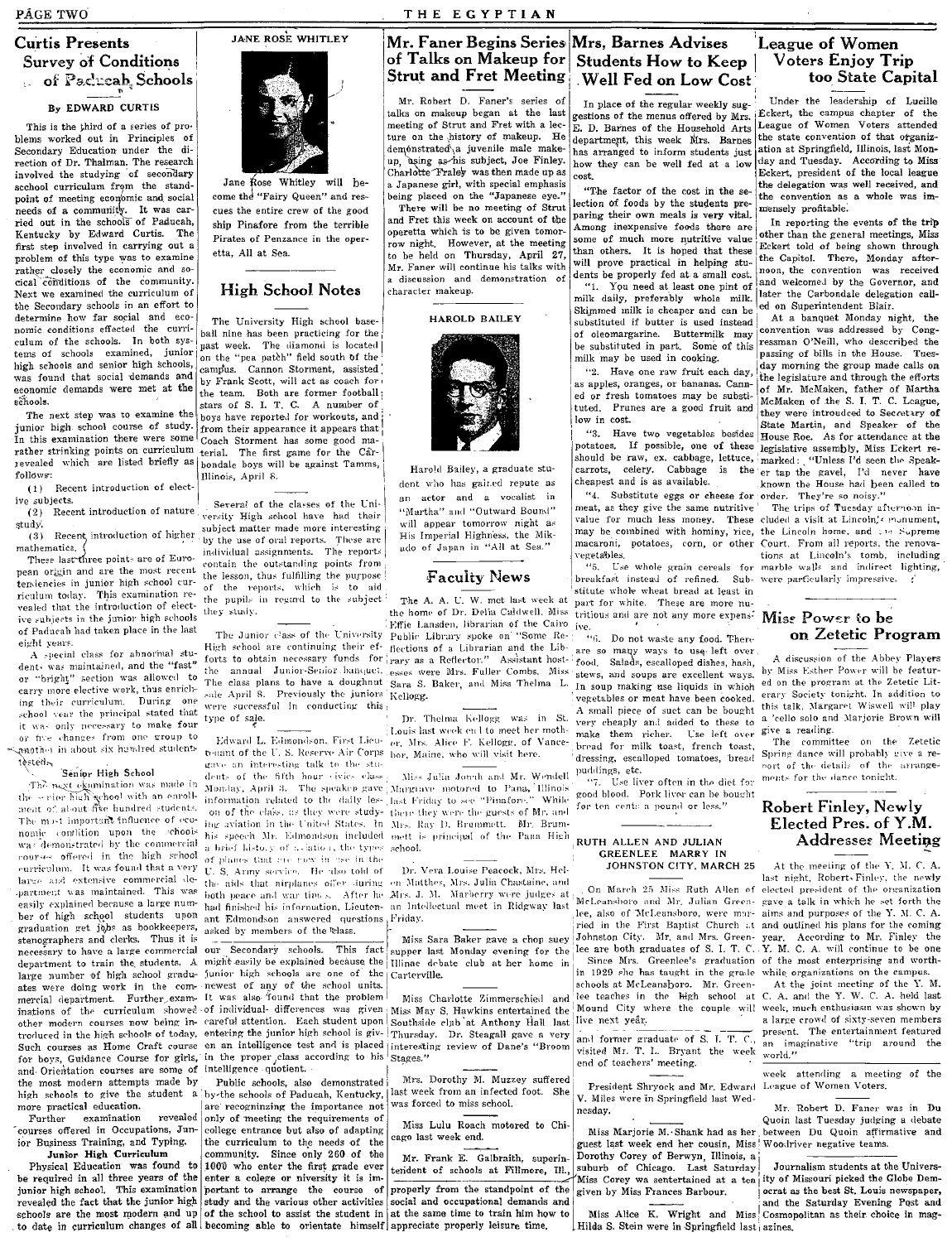#### **Sharps and Flats**

We feel that in line with the coming of spring and white shoes we should devote a paragraph or two to sullying the spotless pages with more or less apropos remarks on the theme of love, young men's fancies, and sundry other allied subjects. If there are any criticisms of the hereinafter remarks, please write them out carefully in Sanskrit and send them somewhere else.

One young blood of approximately the vintage of '35 has been going with water from recent rains. The around singing love lyrics to the skies. During the winter spasm his theme song was "Shine on Harvest Moon." And he sang it like he meant it. Now lately something has altered his tone and he goes around improvising verses to barrack-rom ballads. Why?<br>Then there are "panicky" introduc-

tions. If you ever tried to stand up<br>and make you how from the "bench<br>of a booth" at Entsminger's you will understand.

A few weeks ago we said that it was right and proper for the girl to ings, their car, and perhaps tehir speak first whenever greetings were exchanged. Now an anonymous letter to work, nature intervened with the from Carterville gives us the other heaviest rain which had fallen in the side of the question.

"Most certainly we know that the girl is supposed to speak first, but please tell us how she can do so when the boy looks in every direction but hers. And then he is sore because she'doesn't speak and she is sore because he doesn't look. What to do? What to do? Oh, well, perhaps it is time for a new deal all around."

A couple of young gentlemen with more nerve than brains astounded the gaping multitude by appearing clad in shimmering white. except for grease spots, one day last week. One of them was later noticed surreptiously taking down an overcoat. Well. more power to them for they'll need it. And you're a better man than I am, Gunga Din.

Two other fellows with plenty of pep and vigor took it in their heads to hurry things along by starting the swimming season. So they hied forth to a pool of cold water and therein plunged and swam with some satisfaction and no few shivers until their natural courage was exhausted, and<br>then they went straightway home to brag about their endurance. But the real sufferers weren't the ones who went swimming.

Now Illinois is a very good state and we are quite naturally patriotic as far as that goes. But when our dear state starts asking for three per cent of all that anyone spends, it is too much. It's an extra penny here and an extra penny there, and the prices are about ready to go back up Besides that there is the anyway. inconvenience of dealing in pennies. Start out with an even dollar, or halfdollar, or quarter and buy something, and when you get home there will be two or three or four pennies in your pocket that you invariably bring out the next time you reach for a nickel or a dime. But you may as well<br>save the things. They'll be swell at<br>nine-cent sales and for one-legged men on the street. And, oh yes, you can get yourself weighed, or buy a chew of chewing gum or a post card for a penny. They come in handy.

The Pennsylvania state highway patrol recently confiscated 25 cars owned by students of Lehigh University and classified them as "delics un-<br>fit to operate on the public streets."

### Glenn W. Miller Receives Honorable

**Mention in Contest** By GLENN W. MILLER (Honorable Mention in Mu

THE ECYPTIAN

nr)

it.

**When Greek Meets** 

**Barb** 

By MARJORIE BROWN

(Honorable Mention in Mu

Tau Pi Contest)

It is a part, a necessary segment,

of college life to have connected with

t Greek letter organizations. These

may be honorary, social, educational,

tem of our colleges today demands

the fraternal feelings of persons who

like to be more closely affiliated with

one another. To be sure, the evolu-

tion of the primary organization has

established many variations between

the original purpose and its final out-

Unfortunately, in many institutions

of learning, a social barrier has been

erected between members of these so-

cieties and the "barbarians" who are

beyond the pale of this type of social

culture. The fraternities and sorori-

ties have drawn too closely together

and have formed small cliques into

which no one may penetrate save

those who wear the jeweled pin which

to them symbolizes the whole purpose

and aim of college life. Such organ-

izations practically dictate the activ-

ities of the institution, and a serious

rivalry develops between the several

groups. One fraternity may strive to

the last breath to gain supremacy

over the other on the popular field of

In this Teachers' College we have

comparatively few such organizations.

The few that have been recently or-

ganized have been subject to severe

About nine a. m. the loafers will drift

slowly down to the depot where they

watch a train composed of one pull-

man and a baggage car make its daily

stop to leave mail. There is seldom

If you look you will probably se

near the edge of the town an old

mine. If you walk out to it you will

see only a mass of wreckage. The

buildings which used to house ma-

chinery, shops, and wash rooms are

either gone entirely or are standing

with sagging doors and broken win-

humming with the noise and clatter of

machinery. Overhead and cloud of

black smoke mingle. now and then

with a wisp of steam would be drift-

A few years ago the place was

The air was filled with

mons courage enough to get off.

social combat.

what have you, but the social sys-

This system is an outgrowth of

Tau Pi Contest) The Daily Register, a small fourpage paper, edited at Harrisburg, Illinois, carried an/article one day near the first/of January which to many who read it spelled tragedy. The article stated that the Ogara Coal Company's mine No. 3 had been flooded water was being removed from the mine at the rate of a million gallons daily, but owing to seepage from old works which were connected with the mine, the water had not yet stopped rising. The four hundred men who were employed would not be out more than a week, the paper stated. That

week lengthened into eight weeks be-

fore the men returned to work. To many of the miners this seemed to be the straw that would break the camel's back. Long periods of unemployment had taken all their savhome. Now when they had a chance country in years. Some read the article and cursed bitterly at their luck. Others said nothing but their faces beacme more harsh and grim. One<br>man said dejectedly: "I hadn't made a cent in a year until I got this job about two weeks ago. I've made about fifty dollars, and I don't know what to do with it. I need to do a dozen things around the house, the kids need clothes, and I have a dozen collectors waiting to see me draw my check."

His words seem to state very plainly the problems which the miners are confronted with now. As you walk over one passenger a week who sumdown the street of a mining town today, there is not one house out of ten which does not need paint and repairing. Here and there a house Many families are econois empty. mizing by living together; two or three families living under the same roof makes living much cheaper. The children who are playing in the vards are ragged and poorly clothed but they seem satisfied to live as they are. Perhaps they are too young to remember the "good old days" and wish for them back.

When you reach the business part of town, you will find about one-third of the business houses empty. The stores which are still open are all vloing their best to get what trade they can. Window displays proclaim the lowest price they can offer an article for and not the quality of the goods.

In the warmer weather the streets will be lined with jobless men who pass the time whittling, chewing tobacco, and talking of the time when they made from a hundred and fifty to notch and wait, hoping against hope two hundred dollars every two weeks. that something will happen.

coal dust. Now the place is quiet. There is no smoke, no team, no dust. Great pieces of machinery sit rusting. All they need to make them useful again is a man to run them. The men are only too anxious to do so, but they cannot work without the operator's consent. An i the operator's consent cannot be given, therefore the operator's cannot sell their coal. So the men tighten their helts another

#### THE "GOOF-US" SANDAL-\$1.45 TO \$1.65

dows.

ing away.

The New Spring Footwear in Plain & Embroidered Buy a pair of sandals to harmonize with your dress., Can be had in blue, white, green and tan cloth. Join the "Goof-Us" Parade for Easter.

JOHNSON'S, Inc.

SPONSLER SERVICE STATION RED CROWN and Red Crown Ethyl Gasoline, Iso-Vis and Polarine Motor Oils-S. E. Corner Ill. Ave. & Walnut-Carbondale, Illinois. TELEPHONE 224

#### criticism by outsiders who know little or nothing about the internal part of the society. It is not the puprose of this article to defend either side in its policies or arguments, but to show that no differences exist between the so-called barbs and Greeks.

In the school activities such as literary societies and other familiar organizations, there is no discrimination against or for the two groups. Anyone who attends the meetings will find that the work is carried on jointly by the Greeks and harbs, and the harmonious cooperation is in no wise disturbed or affected by the difference.

When members of two fraternities at Northwestern engaged in a snow ball fight, fffty-one windows in one house and eighteen in another were

Beginning this semester, students at Nebraska Wesleyan University will have to pay no laboratory, book, or student activity fees. These fees have been abolished in an effort to adjust college costs to student finances, by them will be met from the regular

### PAGE THREE **Exchanges**



broken.



### TO GLADDEN A WOMAN'S HEART To Brighten a Woman's Hearth **Lovely EASTER Flowers**

FLOWERS ADD CHARM TO ANY EASTER COSTUME. AND TO ANY HOME! SO BE SURE TO REMEMBER "HER" EASTER MORN WITH A FRESH, LOVELY CORSAGE OR BOUQUET OR PLANT. TO AVOID DISAP-POINTMENT, ORDER NOW!

> WISLEY THE FLORIST

#### HEAR YE! HEAR YE!

Hello Everybody! Look what we have! A Big Special for Thursday

## FRIED CHICKEN DINNER 30c

DRINK AND DESERT INCLUDED

THE UNIVERSITY **CAFE** 

**SERVICE - PRICE - QUALITY**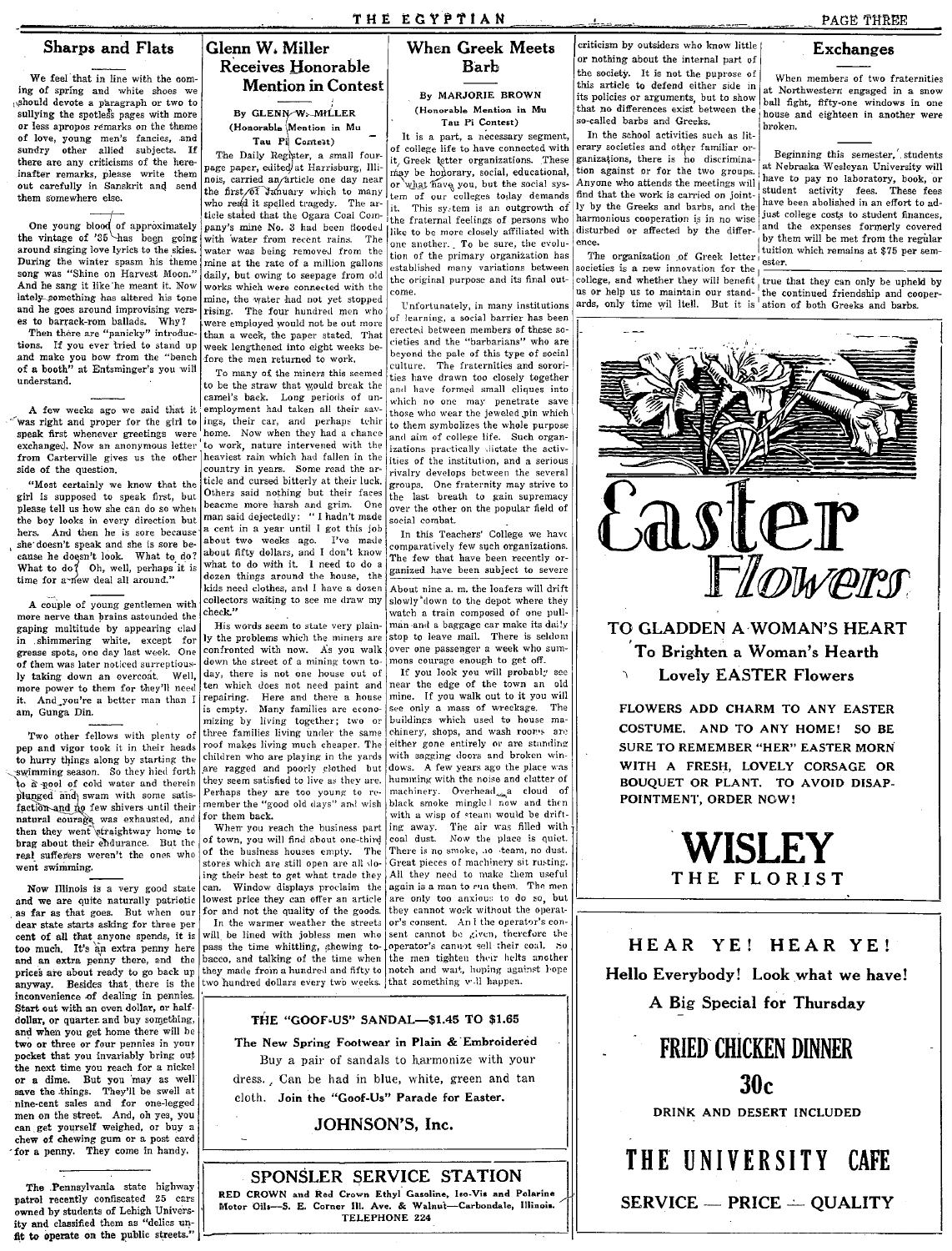HE

Act of March 3, 1879.

William Randle

#### THE EGYPTIAN

**Between the Lines** 

By B. M. G.

Though our remarks Are one week late We'd like to pause Just long enough To take our hats And stand quite mute In homege to The "Institute" Now 'tis a fine And noble thought That we've attained What long we've sought! An aggregate Superior To all who are Inferior. No wonder we With pride inflate Our chests to think That the best brains Of half the state Now gather here From far and near At this meeting Sartorial. And we must grant That some "listened" To Will Durant. It's int'resting To note the way Intelligence Doos Saturate The fam'ly tree, Moreover, we Were glad to see That so many Uncles and aunts Could bring along Their pedagogic Debutantes And enter in With kith and kin. For all of this, For without this Philantroby Of principals Of principle You can't refute



#### THE SPHINX KNOWS:

It is rumored the Delta Sigs are planning to call out the militia if their name plate is not returned soon

How Sody Carter ripped his<br>pants playing hop scotch behind<br>the Cafe. (Wonder if he made<br>"Heaven" in that jump?)

The real name of the girl who sear name of the girl who sends Hodge Green, our slide trom-<br>bone soloist, love letters signed "Lizzabeth."

Henry Hitt is addicted to seeing snakes in his hed.

Someone has said that Max<br>Heinzeman looks like Eddie Lowery.

If everybody who is invited goes to the Pen-Hell dance, there won't be room to move.

It's almost uncanny the way the seniors melt out of the balcony freshman program.

dance. He points his feet like a circus horse.

I have seen big bows and big bows, but Helen Thompson's white organdy affair takes the prize.

Anybody who'd pave the ground contiguous to the shoe factory would certainly do humanity good turn. You certainly can tell who starts in at the intermission and who doesn't by looking at the think it's better the way it is." shoes.

How Margaret Mifflin got the scratch on her nose. And before Friday, too.

#### THE SPHINX WONDERS:

Why "Scotty" went to sleep sixth hour last Wednesday.

Why Harold Brown always<br>"Night and Day" and dreams of "Signal Hill."

"Signar rim.<br>If there, is any significance to student at the Mr. Bryant's illustration in com-<br>Bloomington. paring the college here to the manufacturing industry, and in the comparison, likening the Cafe to

the "room of finished product." If so, I'd like to have a definition of that word "finished," please.

Why the boys call Leslie Perks<br>"One Punch."

Why anybody with hair as black

as Jimmy Tanquary's should come to class with blonde hair on his coat collar.

Have you noticed those yellow sweaters that Lynn Culley and others are wearing? When should a dog be in a pant-

ry. Gene Schilling says, "A dog is caught in the pantry when he possibly ought not to be." Poor dog; he should pick his moments.

Why Jim Stotlar sets his alarm for seven-thirty. He never gets up till eight-thirty.

If Eva Robinson is married, or is the ring just a teaser?

Have you ever heard Betty Mc-Elhattan laugh?

Dil anyone have bad dreams after seeing "Rasputin?"

Does anyone have a job for next  $\cdots$  or  $2$ 

V. by did people stay up until afte in 'night last Thursday?

Whet was the significance of the "Personal" item in last week's EGYPTIAN?

Who went to the Chi Delta forhal:

. How the girls from the League of Women Voters enjoyed shaking

#### **What Do You Think?**

With the time approaching for the election of new editors and managers of the college publications, we wondered, although there is no issue on the matter, whether the student body would prefer to elect them. Strangely enough, not one of those people asked would relegate the choice to popular selection

#### Heitman Objects

"I'd hate to see it," Ray Heitman, present business manager of the EGYPTIAN exclaimed. "If the students could choose, they'd get somebody in who hadn't worked up at all, and who didn't know the first thing and who didn't know the first thing<br>about it. The Council is more likely<br>to know who's capable than the students."

Jane Warren, for three years a<br>member of the OBELSIK staff, also opposed any popular election. "If the student body elected them," she said, "they'd be far too liable to be chosen for popularity rather than ability. Someone who was popular generally<br>selected every time."

#### Roth Discredits Plan

"I don't think popular choice would work." Gus Roth declared. "Most of when they hear there's to be a the students are freshmen, you know, and even though they don't know the You should see Burrhead Hall upperclassmen, from whom those ofspectral intervalses are taken, they'd have the big-<br>gest choice. I don't think the students as a whole know enough about such matters."

#### Brown Also Opposes

P. J. (Hippo) Brown spontaneously discouraed the suggestion. "Oh, Heck! Students don't know who's capable. At least they don't know as well as the School Council does. I

#### Tri Sig

Elsie Faner and Florence Croessman shopped in St. Louis last Saturday.

Betty Furr, alumna, arrived home last Thursday from a visit. She is a studenta at the Indiana University in

Sara Dickey returned home last week after an extended tour of the East. She visited in Huntington, West Virginia and Washington, D. C.

Lucille Lynn, and Lucille Edgar,<br>alumnae from Sparta, visited at the chapter house last week end and attended the Chi Delta Chi formal.

Zora Mae Locke, Triangle correspondent, has received word that she won a \$5 prize for submitting the best chapter letter of the 32 turned in to that publication.

Helen Schremp returned from a visit with Frances Matthews at her home in Chicago. While there, Miss Schremp met with the National convention committee and was put in charge of the first banquet of the convention which is to be held at the Hotel Belmont, Chicago, from July 6-10, 1933.

Frances Mae Moore visited relatives in Pinckneyville last week end. Juanita Richardson spent last week end at her home in Sparta.

hands with Governor Horner? If Mu Tau Pi hd any thouble judging the contributions to the journalistic contest. We hear that<br>quite a few people entered. When will we have the EGYP-

TIAN banquet? Why certain faculty members left town on Friday, April 7.

Dear Lord, we're glad

The fact there'd be

No "Institute."

REPORTERS AND SPECIAL WRITERS Maurie Taylor Jane Rose Whitley Billy Gangle Kelley Dunsmore George Bradley Eileen McNiel Dorothy Page Frances Noel Frances Matthews **BUSINESS ORGANIZATION** Business Manager Manager RAY HEITMAN 

EGYPTIAN

**ELMA TRIEB** 

Charter Memper Illinois College Press Association.

Member of Columbia Scholastic Press Association.

THE STAFF

Faculty Advisers ............ ESTHER M. POWER, DR. RICHARD L. BEYER

Entered as second class matter in the Carbondale Post Office under the

#### **TEACHERS' CONDUCT**

#### By LELIA LEWIS

(Prize-Winning Editorial in Contest)

Professor J. B. Edmonson, at the recent meeting of the Southern Illinois State Teachers' Association, said that teachers who did not try to cultivate good will in the community did not belong in the school system. We wonder whether school boards could find enough teachers if we barred from the class-<br>room those lacking every vestige of "Professional-mindedness,"<br>of which cultivating good will is only one aspect.

Graded on a basis of speakers and music, this last teachers' meeting was probably the best that has been held here. In some other respects, it brought us up (or down, if you wish) with a start. What can we expect from the next generation when we observe teachers at a professional meeting chewing when we observe teachers at a protessional income of the Mr. McIntosh direct the orchestra, thumbing through song books and reading books and movements to help Mr. McIntosh direct the orchestra, thumbing through song tower under.)

The time, effort, and money expended at this meeting The time, enor, and money expended at time was concerned. Think, however, of the time and money pupils and parents are wasting when we have such teachers in the classparents are wasting when we have such teachers in the class-<br>room! Of course, all these-teachers would probably reprimand<br>or even spank John or Mary or Willie for chewing gum or for<br>not paying attention; but can one succee

The main in propertive teachers, we students of S. I. T. C. should<br>realize that there are standards and ideals in the teaching pro-<br>fession just as there are in the profession of medicine and law. Are we going to be quacks, or are we going to live up to the ideals of our profession?

#### TAKE YOUR TIME

The rush for EGYPTIANS at the office every Wednesday morning has led to an unpleasant situation in the second floor<br>hall. Students have become careless about the manner in which they grab their papers and have scattered copies until<br>tidily about the floor. Thus within half an hour after the<br>papers have been ready for distribution, it is almost impossible to wade through the litter all around the office door.

This condition must be remedied. The hall is crowded Find conduction must be remeated. The half is crowded<br>
and everyone is in a hurry, of course; and other places of dis-<br> **Aribution may** be advisable to relieve congestion. But until<br>
such a system is found to be effective, and a personify a football team in action; so as a matter of neat-<br>ness, school pride, avoidance of wastefulness, and respect for<br>the EGYPTIAN itself, please "take it easy."

Faculty Adviser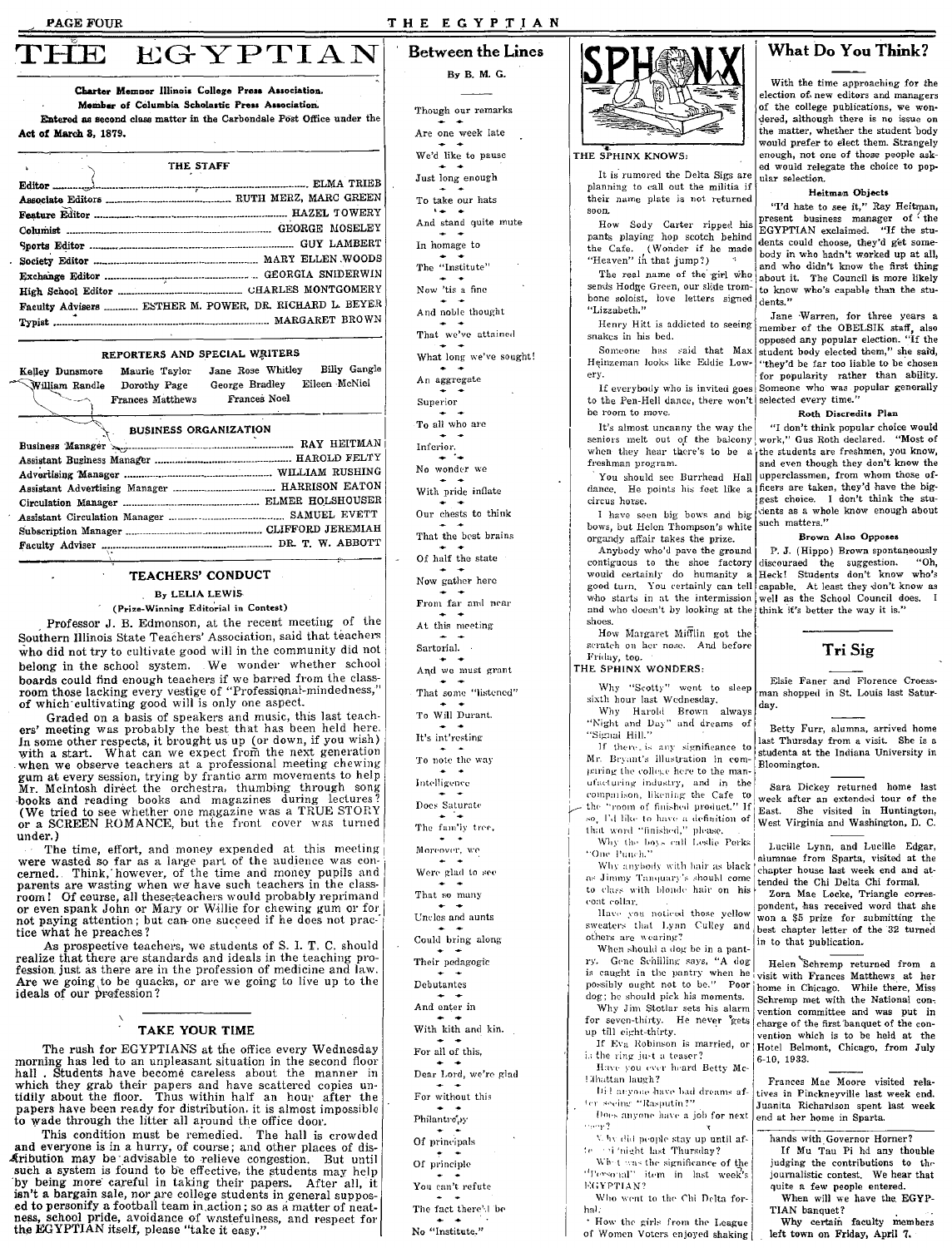#### THE EGYPTIAN

Out-of-Town Exhibition

### **MAROON TRACK SOUAD DEFEATS** CAPE GIRARDEAU IN OPENING MEET

SOUTHERN MEN CAPTURE TEN FIRST PLACES OUT OF POSSIELE More than 2000 high school stu-<br>FIFTEEN; FINAL SCORE 82 1-3 TO 48.2-3<br>FIFTEEN; FINAL SCORE 82 1-3 TO 48.2-3

The Carbondale track and field team opened its routh straight season team perform last week when Captain with a victory by overwhelmingly defeating Cape Girardeau 82 1-3-48 2-3(Tauber ) and his Flying Dutchmen with a vict<>ry by overwhelmingly defeating' Cape G' adeau 82 1-3-48 2-3 Tauber ,and his Flying Dutchmen &ave edibitions at Herrin and West last Friday in the, season's opener for both te . The locals captured ten FFankfort~on Wednesday. The team first places in a possible fifteen. 'The Mal"o , n's handicap of not having had workouts previously hampered them greatly but in spite of the fact notable presented its performances of tumbl-<br>records were made in the initial meet cancelelly in the abot dinny and ing, parallel bars, and pyramid buildrecords were made in the initial meet, especially in the shot, discus pole  $\begin{bmatrix} \text{ing, parallel bars, and pyramid build} \\ \text{ing at the Herrin Community High} \end{bmatrix}$ . The Carbondale track team will

vanlt and relay.<br>Probably the best performance of the 'Jay was in the 100 yard dash School at 9:30 in the morning and have to extend itself next Saturday Probably the best performance of the day was in the 100 yard dash S Probably the best performance of the day was in the 100 yard dash school at you in the internation. These wren it meets the Old Normal Red-<br>when Pierce of Carbondale stepped the century in the fast time of nine and at 2:1 school record made by Red No. Large Mineteen record and ted the third and fourth out-of-town per-<br>school record made by Red In 1995. Lemons led the field in 100 record in the Little Nineteen indoor freshmen have been tryin the 880 yard run to finish well in the lead. The quarter mile race was a formances this year. The team had seen the second the contently. tor Farlow of Mt. Vernon looks to be the fact of the host first among the best fresh Dattle from the start with Captain Davidson crossing the line a split second previously performed at Cobden and neces at Repersonce receives. ead of Tripp.<br>The team in the care Stanley Mey-<br>The team went to Benton and Val- men in America in Jimmie Johnson, ers. Mt. Vernon: Robert Colfee. Blue-

nd a vault, with Stanley and Perry CAPT. GERALD DAVIDSON ler yesterday and gave an exhibition known as the "Colored Express." He pole vault, with Stanley and Perry CAPT. GERALD DAVIDSON ler yesterday and gave an exhibition tieing for first and Tullis taking third before the students.<br>place. "Hippe" Brown, winner of the students are the students of the place of the students of the place is one of the students of the place of the students of t place. "Hippo" Brown, winner of contract the was beaten out of his place in some Saunders, San:Joval; Maxwell Mor-<br>Little Nineteen championship last and the some of the was beaten of the contract of the some of the some of Little Nineteen championship last year, but Elmer Medlin, Carbondale; Edwin [Blues. "Hippe" Brown, winner of the students.<br>
The high school have invited the team to perform before the student boy stepped Igan, Gar, Gar, Ga

Mile run: Ferguson, Cape, first; Lemme, Çarbondale, second; Piper, Carbondale, third, Time 4:45.5.

Shot-put: Bauder, Carbondale, first; Brown, Carbondale, second Hayden, Cape, third. Dist., 10'5".

22 yard dash: Pierce, Carbondalc first; Nieman, Cape, second; Devor Carbondale, third. Time 22.7.

120 yard high hurdles: Hubbard, Cape. second;  $Mings$ , Carbonda<sup>1</sup>. third. Time 15.9.

Pole vault: Stanley and Henry, both of Carbondale, tied for first; Tullis, Carbondale, third. Height, 11'6".

440 yard run: Davidson, Carbondale, first; Tripp, Carbondale, second;<br>Stearns, Cape, third. Time 53.

 $\begin{array}{|l|l|}\n\hline\n\text{Brids, Bauder, Carbondale, first: } & \text{junior this year.} \\
\hline\n\text{Hubbard, Cape, second; Brief, Caro.} & \text{Jaxen, "Green's "Green" "Green''}\n\hline\n\end{array}\n\quad\n\begin{array}{|l|l|}\n\hline\n\text{Hue Balls, "Blue Balls," "House of Raar," "Dix's'}\n\hline\n\end{array}\n\quad\n\begin{array}{|l|l|}\n\hline\n\text{FHE ANSWER}\n\hline\n\end{array}\n\quad\n\begin{array}{|l|l|}\n\hline\n\text{Hue Halls, "$ 

Eskew, Carbondale, thrid. Time  $10$  :

Jones, Cape, second; Feg!ey, Carbon-<br>dale, third. - Distance 1844''.

220 yard low hurdles: Masteller,

880 yard run: Lemmons, Carbondale, first; Sadler, Cape, second;<br>Kuehn, Carbondale, third. Time 2;-6.4.

High jump: Reeves, Carbondale,<br>first; Cole, Carbondale, Gabriel, Cape. and Mosteller, Cape, tied for second and third. Height 5'10".

Broad jump: Nieman, Cape, first; Pierce, Carbondale, second; Oglesby,

Cape, third. Distance  $22'8'2''$ . Mile relay: Won by Carbondale (Travelstead, Lemmons, Knash, and

Tripp). Time 3:36. Dr. Frank D. Fackenthal, secretary of Columbia University, has good news for students enrolled there.

During the year, more than \$6'00;000 in scholarships, fellowships, prizes<br>
and loans will be awarded to<br>
265 lucky Columbia students. Virtually every state ip the Union will be represented on the award list.



Gerald Davidson of Odin will pilot Coach Lingle's 1933 track team. Dave is a star quarter miler and last year ran third in the Little Nineteen at a 51.8 pace, and second in the State Teachers' College meet, being  $1$ <sub>y</sub> aten out in each case by only a few feet.

Captain Davidson is always a boint winner and one of Lingle's r,w.-\* valued men. Not only has 11·,'.\' broug·ht distinction to him *re*<sup>1</sup> in track, but has lettered two vears in basketball. He is a Stearns, Cape, third. Time 53. two years in basketball. He is a  $\begin{bmatrix} \tau_6 \\ \tau_6 \end{bmatrix}$  Faculty, "Knot Holers," "Ross' (Ross')  $\begin{bmatrix} 56 \\ -10 \end{bmatrix}$ 

88.5.<br>Javelin: Brown, Carbondale, first; paid one cent for each pound for campus. At the annual Valentine B team, "Chemeka." dance given February 11 the men their girls weight, and five, ten, or! Aspiring "mamas" of eastern de-

fifteen cents additional if she were a buntantes furnish empployment for brunette, blonde, or red head, respect- : Harvard students by hiring them for ively. Prizes were given to the light- | parties. Yale men rent themselves Experiment themselves<br>
cape, first; Devor, Carbondale, sec. ivcly. Prizes were given to the light-<br>
cape, first; Devor, Carbondale, sec. ivcly. Prizes were given to the light-<br>
annual affair.<br>
25.7.

> For years by your friend you've never been seen. A photograph will. keep thai memory green. Send the one gift that only you can give\_ He, will prize it as long as he will live. A~photo¤ranh·taken at our studio<br>Will settle that friendly debt that you owe.

> > CRAGG'S STUDIO Cross From the Methodist Church

#### PRE EASTER SALE

OF READY TO WEAR You Will Marvel at the Wonderful Values SEE OUR WINDOW

THE H. and M. STORE 200 S. Illinois Avenue Carbondale

## Gym Team Gives Third OLD'NORMAL TO BE Wednesday at Herrin HUSISIU SUUIHEKN NEXT SATURDAY

PIERCE. INJURED LAST WEEK: WILL NOT MAKE

#### TRIP NORTH

ahead of Tripp.<br>The team went to Benton and Val- men in America in Jimmie Johnson, ersteam are staniey mey-<br>pole vault, with Stanley and Perry CAPT. GERALD DAVIDSON er yesterday and gave an exhibition known as the "Colored

Four men have designated their in-<br>These exhibitions are put on at the will be back with the Birds this year. tention of joining the golf team this ance man, was outstanding in the mile in the mile I is a structure of the man was outstanding in the mile I will be back with the Birds this year. I tention of joining the golf team this and two mile events. In winning in and two mile events. In winning and the clients. In which was a series were written in the series of the series were the series of the series of the series of the clipped off a couple of  $\sim$  and  $\sim$   $\sim$   $\sim$   $\sim$   $\sim$  second from the Indians' record in Ithe Nineteen Conference is not in the Indians' record in Ithe Indians' record in Ithe Indians' record in Ithe Indians' record in Ithe Islam and the state meet last year Hutton broke Scho those events. Neiman, also of Cape, The Following made the trip last the Teachers' College record being are Phil Heckel, Robert Colfee, Har-<br>hung up a new school record by leap- in the set of the Teachers' College record b

100 yard dash: Pierce, Carbondale, The High and Long High and Long High and Long High and Low hurdles which were I have I have in the exception of the high and low hurdles which were I have high and low hurdles which were first; Nieman, Cape, second; Devor, J. I Devor. Captam Tauber, and Coach Dl, captured by Johnson and McAfoos of , Carbondale. In balancing up the loss-<br>Carbondale. In balancing up the Ioss- the University of Pittsburg has hed jes in the track events, the field men the University of Pittsburg has h-d were called on. They responded in to reduce its male quartet to a trio. Thirteen. Teams  $\begin{array}{cc}\n\text{Find the field events.} \\
\text{For the left events.}\n\end{array}$ 

Baseball Tourney With injuries to Pierce, Tullis' and Will not make the trip.<br>
With linguist to P, another Pullis' injury isn't so serious and Wimberley the chances for another Tullis' injury  $sin't$  so serious and victory over Old Normal look slim, he is expected to compete in the pole More than ever the students are  $\langle$  circtory over Old Normal look slim, he is expected to compete in the pole.<br>
owing an interest in intramural but the locals will have Parran back valit Saturday. He won this event whowing an interest in intramural but the locals will have Parran back vault Saturday. He won this event sports by entering twelve teams in in the lineup for the broad jump and against the birds last year with  $\sim$ sports by entering twelve teams in in the lineup for the broad jump and against the birds last year with :-<br>the baseball tournament which will the sprints. The battles in the sprints vault 11'6''.

start next week.<br>The round-robin system will be staged by the colored boys of Wimberley's fall over the last The round-robin system will be both schools who will probably place hurdle skinned and bruised him u<sub>)</sub>:<br>used in eliminations—that is every 1, 2, 3. Jimmie Johnson of Normal bit, but otherwise he is all right. used in eliminations-that is every 1, 2, 3. Jimmie Johnson of Normal bit, but otherwise he is all right.<br>
team will play each other one time.

#### Tennis Team Being Organized; but no Schedule Arranged

The Southern Teachers' tennis team is being organized at the present time, although no tennis schedule has yet been arranged.

Clarence Stephens and Lawrence Springer, champions in the Little Nineteen tennis doubles are both back and have been working out on the court. Lowell Hicks, Walter Syfert. and William Petersen, who were on the team last year, are back. In ad-<br>dition to these veeterans several

hung up a new school record by leap-<br>ing 22 feet 8 inches.<br>McCall, Quillman, Harker, Evans, The Redbirds won every running bert has been making the 18 hole

is given the edge to win the sprints. l events.<br>
Pierce pulled a musc'e in the Cape<br>
Maroon Men Injured meet last week while broad jumping meet last week while broad jumping<br>and will not make the trin

### Two or three games will be played : WHEN BETTER BARBECUES IS THE QUESTION each week. Teams entering- are:  $\frac{m}{12}$   $\frac{m}{12}$   $\frac{m}{12}$   $\frac{m}{12}$   $\frac{m}{12}$   $\frac{m}{12}$   $\frac{m}{12}$   $\frac{m}{12}$   $\frac{m}{12}$   $\frac{m}{12}$   $\frac{m}{12}$   $\frac{m}{12}$   $\frac{m}{12}$   $\frac{m}{12}$   $\frac{m}{12}$   $\frac{m}{12}$   $\frac{m}{12}$   $\frac{m}{12}$   $\$



"Store of Personal Service"

PAGE FIVF